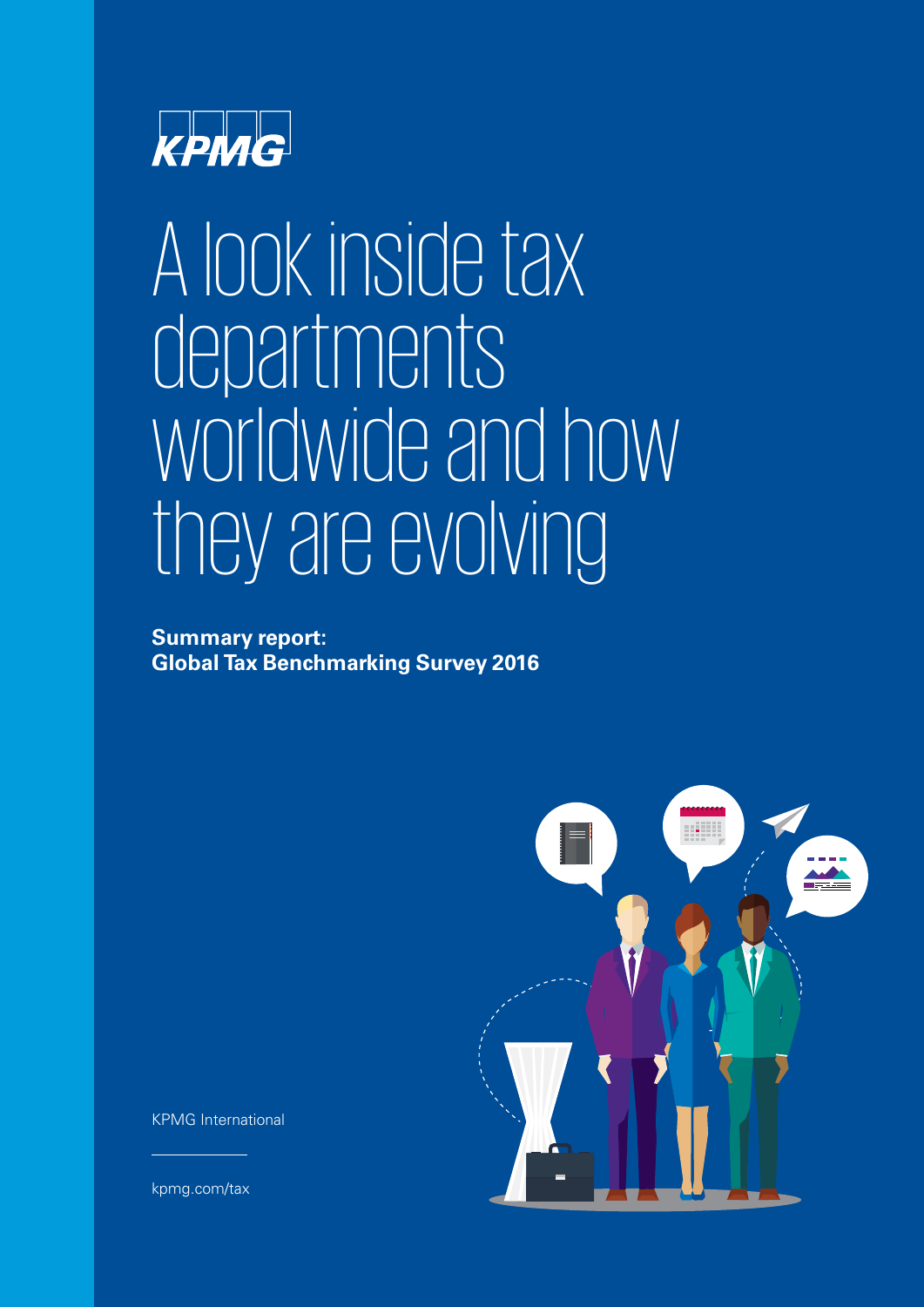### KPMG International's 2016 Global Tax Benchmarking Survey offers a snapshot of the structure, governance, priorities and performance measures of tax departments today — and delivers insights on how leading tax departments expect to transform over the next 5 years.

For tax executives of international companies, benchmarking against comparable tax departments can be a powerful tool for reflecting on organizational structures and competencies.

What does the current survey tell us? Compliance and risk management are clearly the top priorities for today's tax leaders, and the tax department's contribution to strategic value now seems to be overtaking priority over cost minimization in many areas.

Looking ahead, companies appear more or less satisfied with their current sourcing models but less satisfied with the ability of their companies' systems to provide tax data. Many respondents expect their companies to invest in technology changes and, to a lesser extent, tax software. When asked what investments they'd most like to see, however, investments in additional personnel tops the list, with tax technology and process optimization not far behind.

This report presents a brief overview of selected key findings from this year's survey and some important takeaways for tax leaders.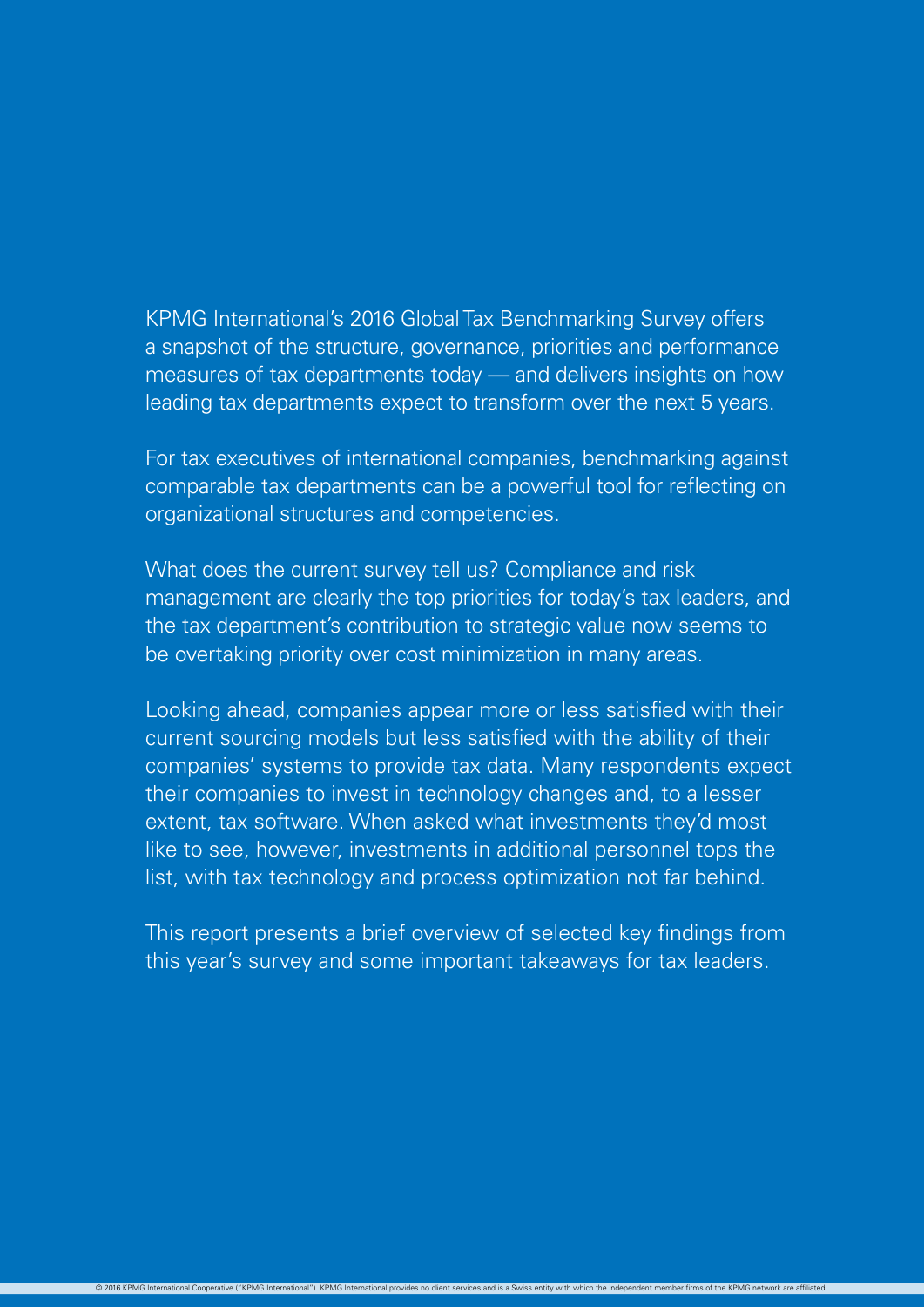# Contents



## About the survey

- KPMG International's Global Tax Benchmarking Survey 2016 charts the evolution of leading tax departments and identifies operational benchmarks for high-performing tax teams.
- The selected findings in this summary report are based on a survey of 294 people in charge of tax policy and operations of companies in all major industries based in 36 countries worldwide.
- Over two-thirds of respondent organizations are public companies. About the same proportion has up to 5 billion US dollars (USD) in annual revenue or turnover, and a third has more than USD5 billion in annual revenue or turnover. Over 40 percent of respondent organizations have more than 10,000 employees globally. Almost 60 percent have branches, subsidiaries or other permanent establishments in more than 10 countries.
- Survey participants have the opportunity to receive personalized benchmark reports. For information on how to participate, please email tax@kpmg.com.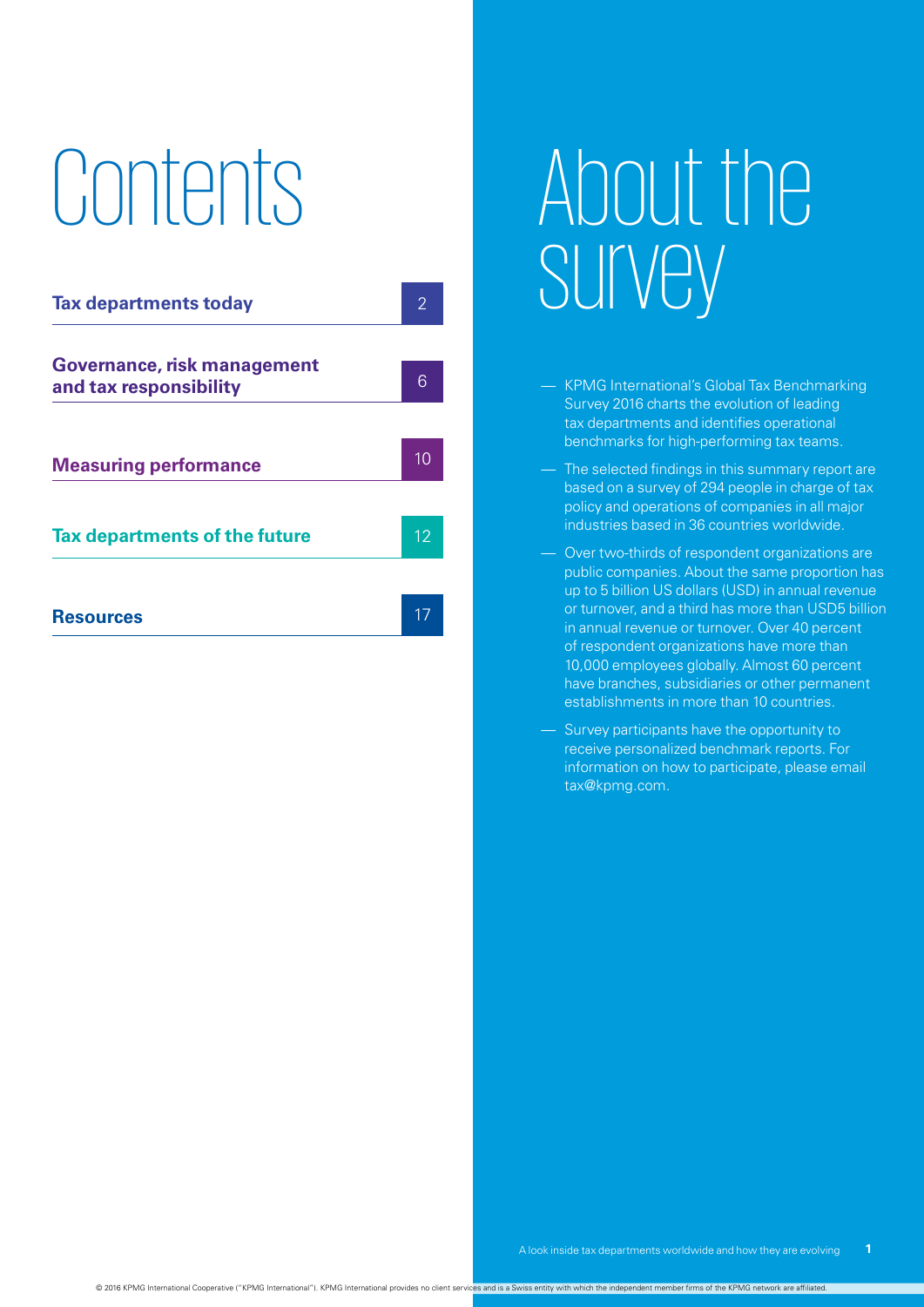## **Tax** departments today

KPMG International research has shown that the most effective, highly valued tax departments are those that manage tax risk and compliance while identifying opportunities for adding value through core tax management skills and proactive collaboration with all parts of the business in advancing the overall objectives.

For many organizations, having a tax department structure that centralizes management and resources can help to achieve these ends. Centralization can help ensure accountabilities are clear, the right mix of dedicated and shared resources are available, and processes and technologies are leveraged to improve consistency, quality and efficiency.

Survey results show that many companies are moving toward greater centralization of tax resources and activities, especially in the area of transfer pricing. However, companies may have opportunities to further centralize accountabilities and activities for example, through greater use of shared service centers or other centralized sourcing models.

### **Reporting lines**

Globally, the majority of tax functions still fall within the finance function, although almost 30 percent are independent. Over three-quarters of tax leaders report to the CFO or head of finance (other than CFO), while almost one in 10 report to the CEO directly.

Tax departments most often fall within finance:



Source: 2016 Tax Benchmarking Survey, KPMG International.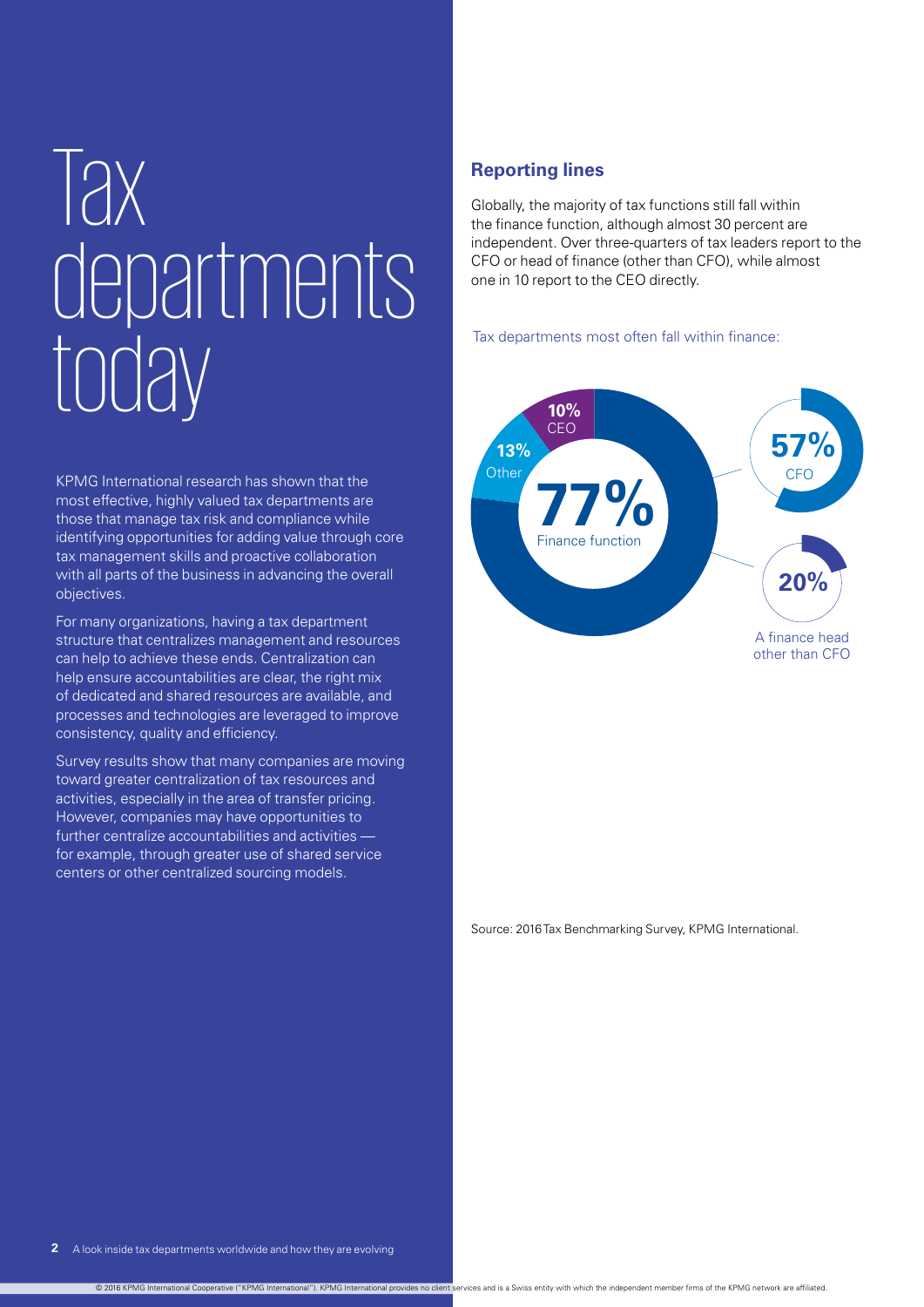### **Staffing and sourcing**

On average, tax functions of respondent organizations have 16 full-time employees (FTE) at their tax department headquarters location, and an average of 27 FTEs at other locations.

Almost four in five tax departments are responsible for domestic reporting, while three in five have responsibility for global reporting. For the majority of respondents, the tax department has primary responsibility for:

- tax returns/compliance
- business unit support and consulting
- transaction taxes
- accounting for income taxes
- transfer pricing.

Just under half of tax departments utilize a shared service center for some of their routine functions:



For many, this represents an increase from 2 years ago:



A majority of tax departments do not use a shared service center (SSC) to handle any of their activities. Of those that do, most have increased their SSC utilization, while only a few have decreased it. The processes most commonly delegated to SSCs are accountancy/general ledger, sub-ledgers (creditors, debtors, capital assets), and fiscal declaration processes (e.g., for VAT purposes).

> Accountancy/general ledger activities are the most common functions delegated to the shared service center today:



Source: 2016 Tax Benchmarking Survey, KPMG International.

**"There is no one-size-fits-all in terms of resourcing. Each organization is different. But what we are seeing more and more, is that tax departments are building out their own IT capabilities, whether by equipping tax professionals with technology skills or by teaching technology professionals tax knowledge. Departments may benefit from a combination of both these approaches."** 

### **Scott Weisbecker, Global Head of Tax Transformation, KPMG International**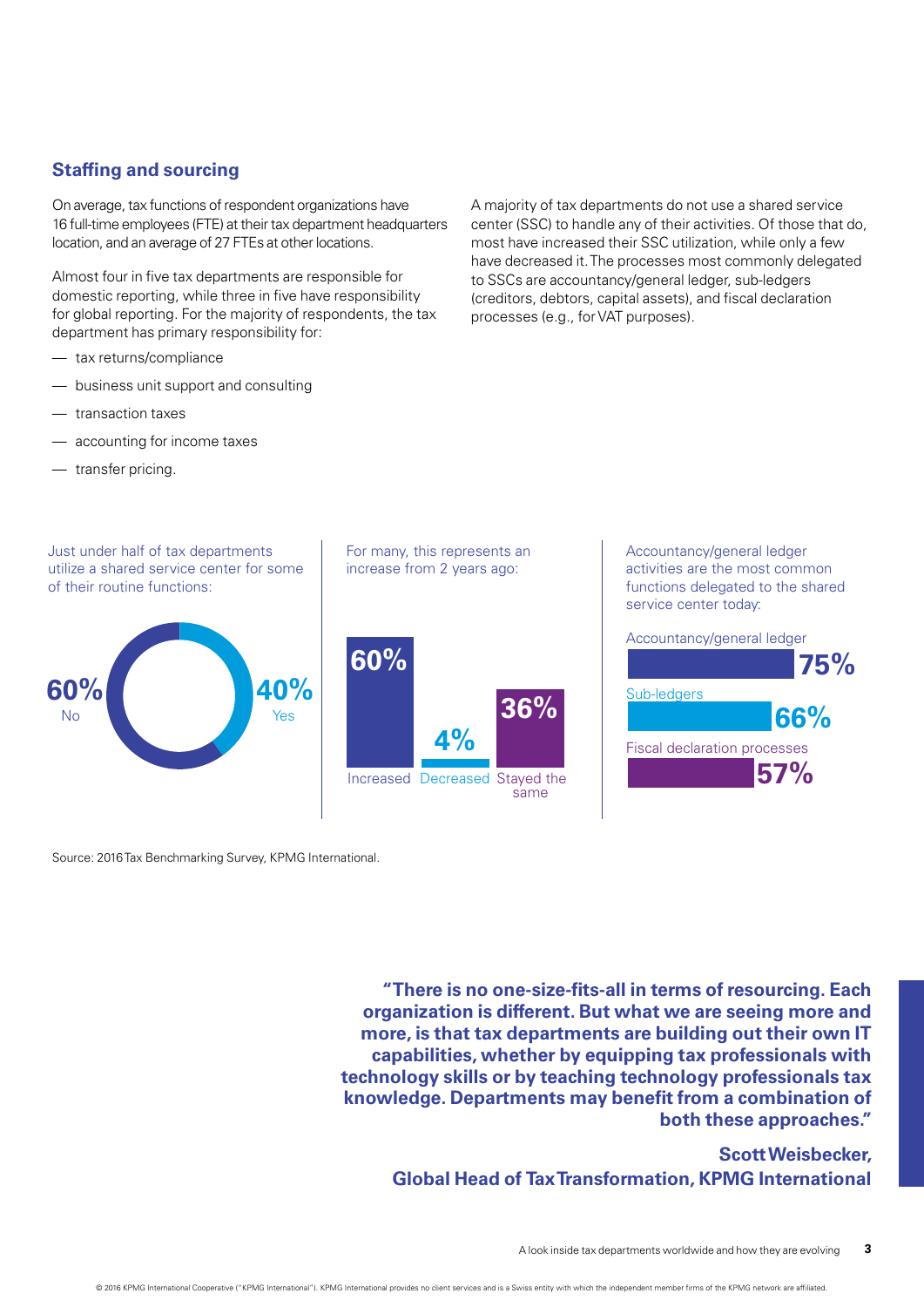### **Structure of the transfer pricing function**

Due to increased tax authority interest and activity in recent years, transfer pricing risk has been rising. This area is expected to put even more demands on tax teams in the coming years as countries implement the transfer pricing recommendations arising from the Organisation for Economic Co-operation and Development's (OECD) Action Plan on Base Erosion and Profit Shifting (BEPS). Centralizing transfer pricing activities may facilitate more effective, efficient and consistent compliance globally as country-by-country reporting, master file/local file documentation requirements, and automatic exchange of tax information among tax authorities come into force.

In this light, it is encouraging to see that the transfer pricing functions of most respondents surveyed are either entirely or generally centralized in the headquarters country. Only 12 percent of transfer pricing functions are local or regional.

Additionally, most central tax departments are responsible for transfer pricing documentation for associated domestic entities, and just over half of them are responsible for associated foreign entities. Further, as discussed later in this report, a significant number of companies plan to invest in country-by-country tax reporting software in the next 5 years.



Transfer pricing activities tend to be performed largely in the country of the tax department headquarters location:

Source: 2016 Tax Benchmarking Survey, KPMG International.





Source: 2016 Tax Benchmarking Survey, KPMG International.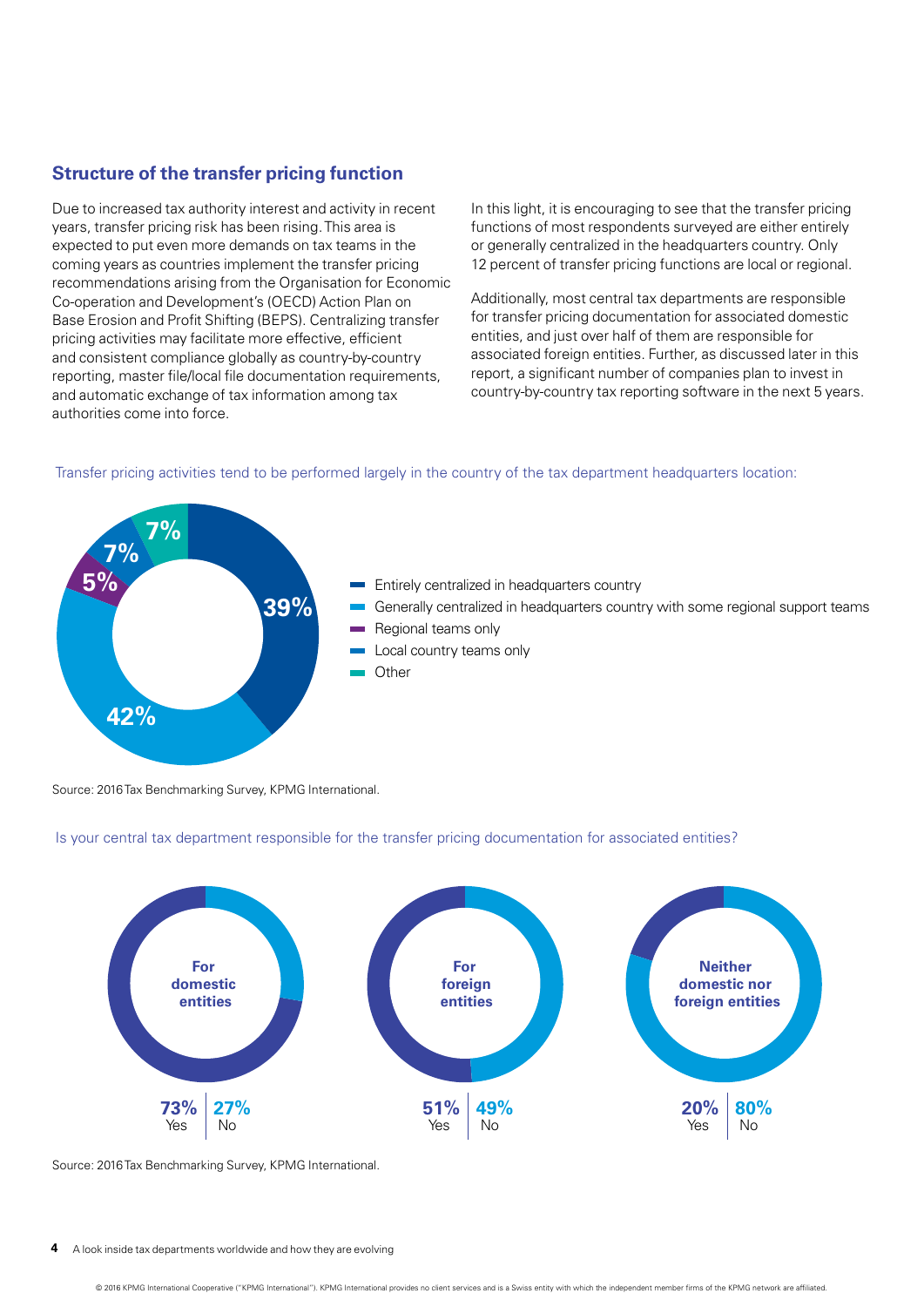**"As Action 13 unfolds at a rapid pace around the world, it is transforming transfer pricing documentation requirements as we know them, and organizations are scrambling to adapt, not only to harness the right data and meet the new reporting requirements coming into play around the world but also to address the followon effects, including a likely increase in disputes. Technology is playing a big role in helping them respond."** 

### **Sean Foley, Head of Global Transfer Pricing Services, KPMG International**

- Globally, most tax functions still fall within the finance function, although a significant proportion are independent. About one in 10 heads of tax report to the CEO directly.
- Many companies are moving toward greater centralization of tax resources and activities, especially in the area of transfer pricing.
- Companies may have opportunities to further centralize accountabilities and activities for example, through greater use of shared service centers or other centralized sourcing models.
- The transfer pricing functions of most respondents surveyed are either entirely or generally centralized in the headquarters country. This result is encouraging given the significant challenges ahead as countries implement transfer pricing-related proposals under the OECD's Action Plan on BEPS.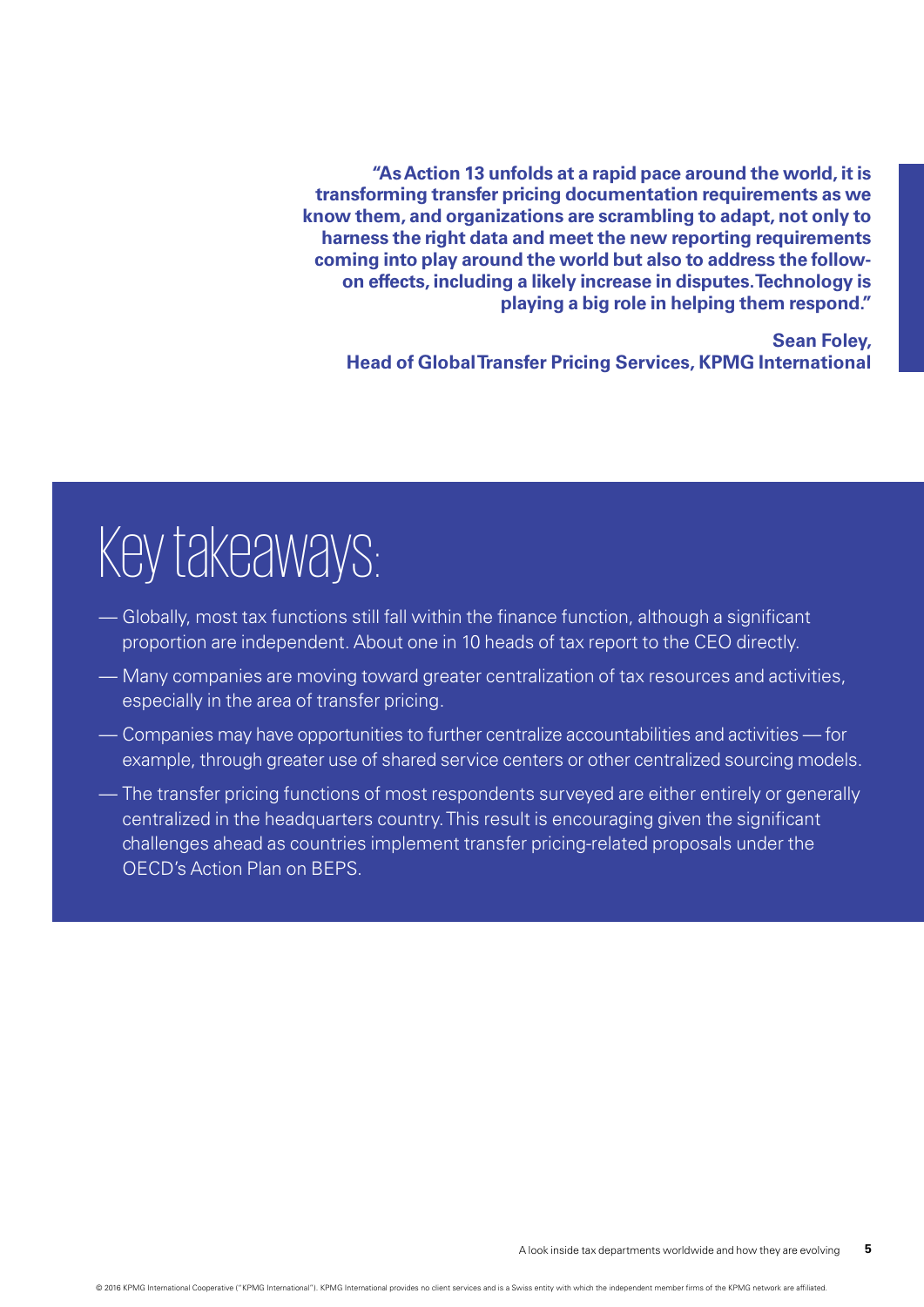## Governance, risk management and tax responsibility

The amounts of tax that global companies pay in total and in various jurisdictions have captured the spotlight in recent years. Tax leaders are being asked to explain their companies' tax affairs to senior management, boards and other stakeholders. Tax authorities are looking at the quality of companies' tax governance and strategies as they evaluate tax compliance risk. Investors, the media and the public are increasingly calling on companies to be more transparent and show they are socially responsible in their policies and approaches to taxation. At the same time, tax leaders are challenged to spot strategic opportunities and partner with the business so taxes are managed effectively and so the data collected for reporting and compliance obligations can, in turn, be used to offer valuable insights for the business.

Survey results show that many companies have recognized and responded to the need to demonstrate strong frameworks for tax governance, risk management and tax responsibility. These frameworks often mandate board-level involvement in tax governance. Most tax leaders say they are well involved in strategic decision-making. However, tax involvement is suggested, but not required, in decisions involving many high-profile risk areas, and some high-profile risk areas may be overlooked.

### **Tax approaches and risk management**

Just over half of respondent companies have a documented tax strategy or overarching tax policy document covering tax risks. Of these companies, a slightly higher proportion review and update this strategy at least annually.

Respondents say the most important objectives within their tax strategy's scope are (on average; in ranked order):

- 1. tax compliance
- 2. risk minimization
- 3. tax reputation.

The majority of respondent companies have a tax code of conduct to frame their risk tolerance and tax decisions. As part of their approaches to corporate social responsibility (CSR), about 30 percent disclose some tax information, and 15 percent do so publicly. Nearly a third of respondents intend to increase public disclosures about their tax information in the future.

**"With the global trend toward increased transparency, there is a need for tax professionals to be exceptional communicators and brand ambassadors. Many tax leaders are conscious that they need to be able to articulate internally and externally the ways in which their departments embody the values of the organization and contribute positively to society, while also adding value to the business."**

**Jane McCormick, Global Head of Tax, KPMG International**

© 2016 KPMG International Cooperative ("KPMG International"). KPMG International provides no client services and is a Swiss entity with which the independent member firms of the KPMG network are affiliated.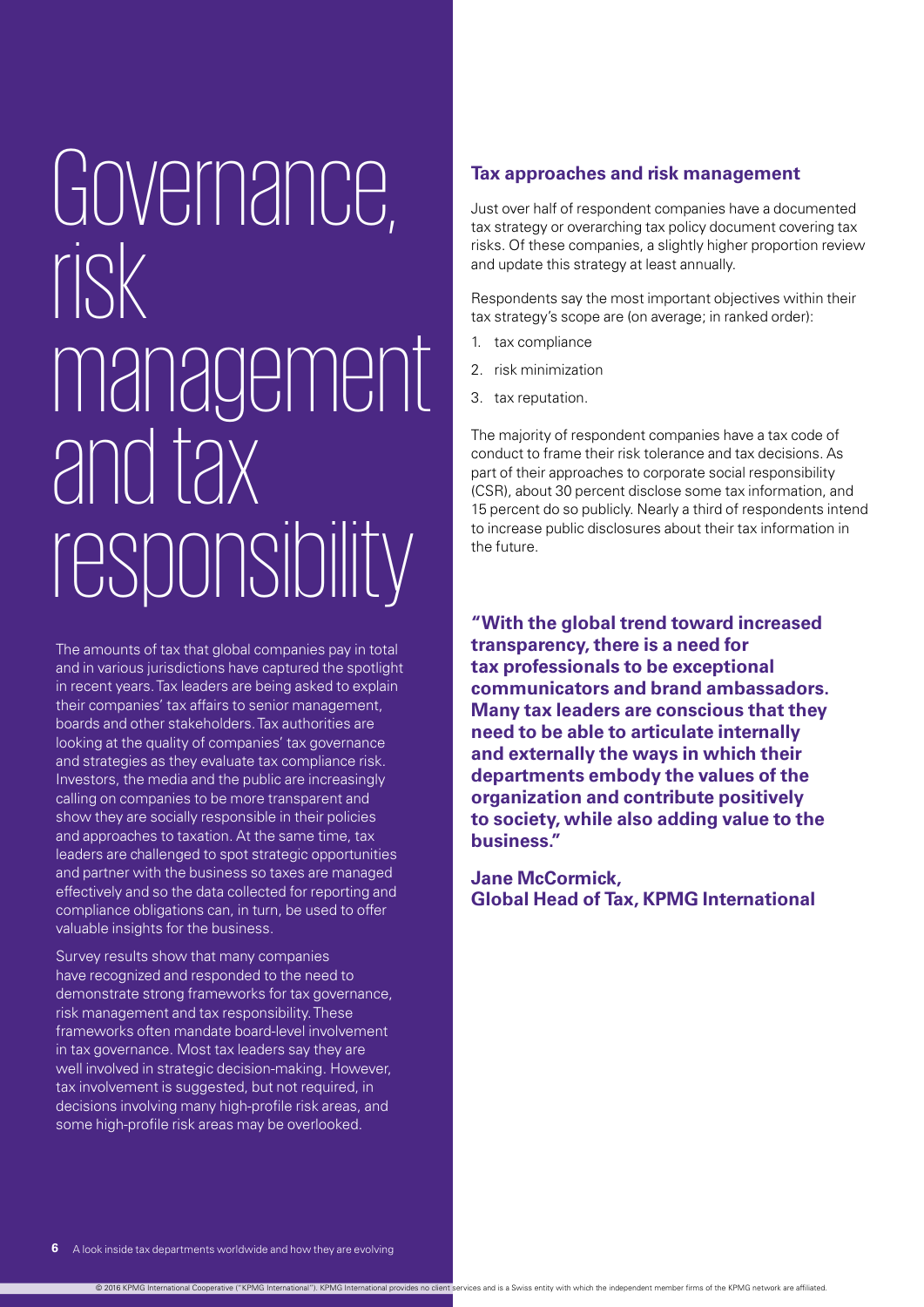Most tax departments have a code of conduct to frame their risk tolerance and tax decisions ...



... with some disclosing this information publicly. Nearly a third actively plan to do so in the future.



Source: 2016 Tax Benchmarking Survey, KPMG International.

### **Board and business involvement in tax strategy**

In about two-thirds of respondent companies, a board member (or board-level individual) has been assigned responsibility/accountability for tax.

Within tax strategy or overarching government policy documents, other parts of the business are instructed to involve the tax department most commonly in the highprofile risk areas of reorganizations/merger and acquisition (M&A) transactions, transfer pricing and setting up foreign permanent establishments. However, fewer tax strategy documents instruct other departments to seek

tax department involvement in other areas that could bear equivalent tax risk, such as changes in information technology (IT) structures, product launches and personnel secondments.

For any of these matters, involving the tax department is usually optional. Documented guidance requires (legally binding) involvement of the tax department in only 29 percent of respondent companies.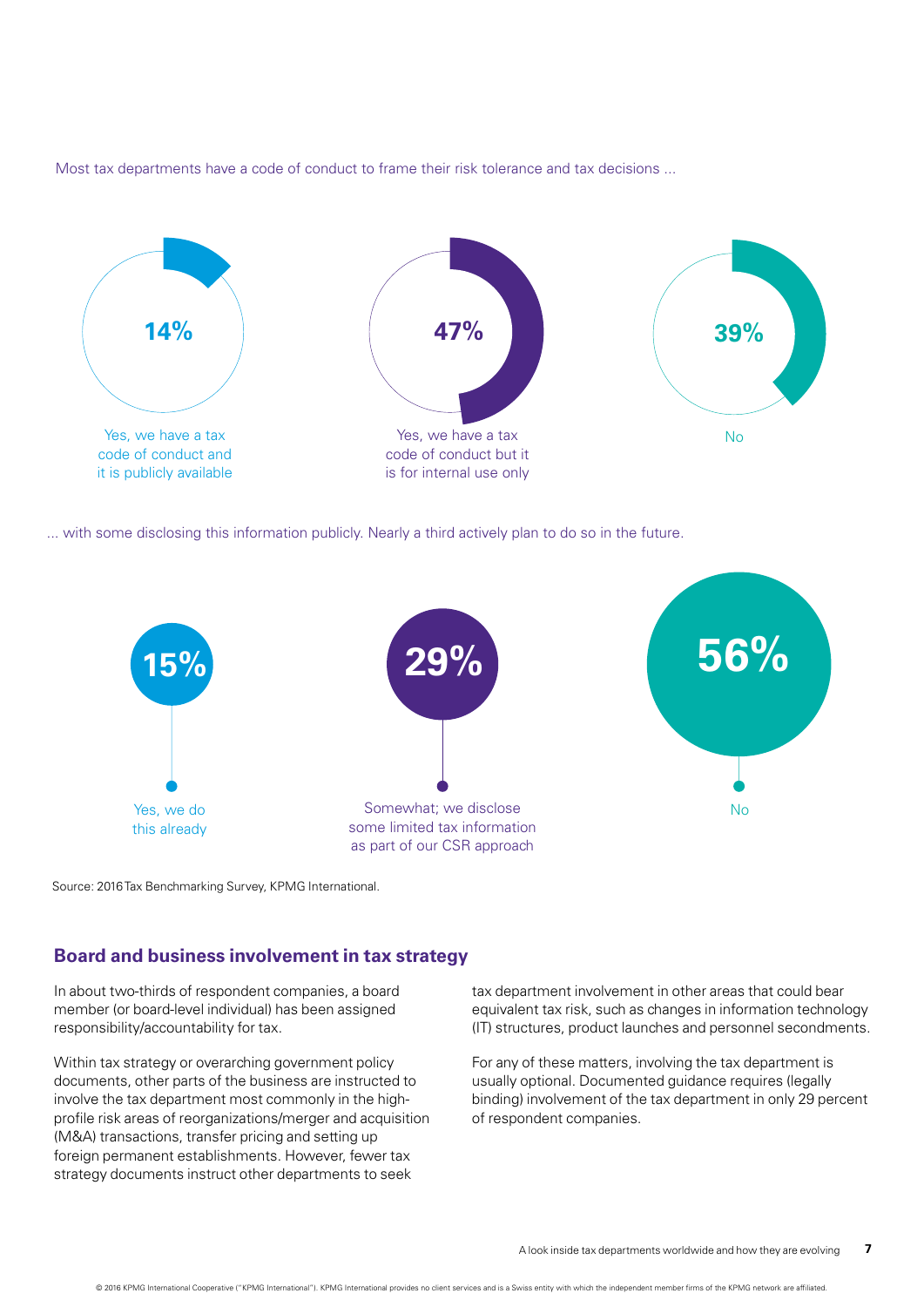### In which of the following areas is the tax strategy or overarching governance policy document instructing other functional areas to involve the tax department?

|                                                                                  |     |     |     | No<br>Yes  |
|----------------------------------------------------------------------------------|-----|-----|-----|------------|
| Reorganizations/M&A transactions                                                 | 15% |     |     | 85%        |
| Transfer pricing                                                                 | 19% |     |     | 81%        |
| Establishing foreign permanent<br>establishments/subsidiaries                    | 25% |     |     | 75%        |
| Financing projects                                                               |     | 33% |     | 67%        |
| Contract negotiation/conclusion                                                  |     | 40% |     | 60%        |
| Draft of standard contracts                                                      |     | 60% |     | 40%        |
| Further market development (geographically)                                      |     | 64% |     | 36%        |
| Modification of standard/sample contracts<br>that are regularly used in practice |     |     | 70% | 30%        |
| Personnel secondment                                                             |     |     | 72% | 28%        |
| Changes in the operative business                                                |     |     | 73% | 27%        |
| Product launches                                                                 |     |     | 76% | 24%        |
| Change in the organization's IT structure                                        |     |     | 82% | <b>18%</b> |
| Others                                                                           |     |     |     | 93%<br>7%  |

Source: 2016 Tax Benchmarking Survey, KPMG International.

### How involved is the tax department in overall operational business planning/business strategy for the organization?

| $9\%$                             | 27%      | 51%              | 13%                    |
|-----------------------------------|----------|------------------|------------------------|
| Not<br>$involved$ very/not at all | Somewhat | Well<br>involved | Completely<br>involved |
| involved                          |          |                  |                        |

Source: 2016 Tax Benchmarking Survey, KPMG International.

A large majority of tax departments are contributing to operational business planning/business strategy, with 13 percent completely involved. In more than 60 percent of cases, this involvement has increased in the past 2 years.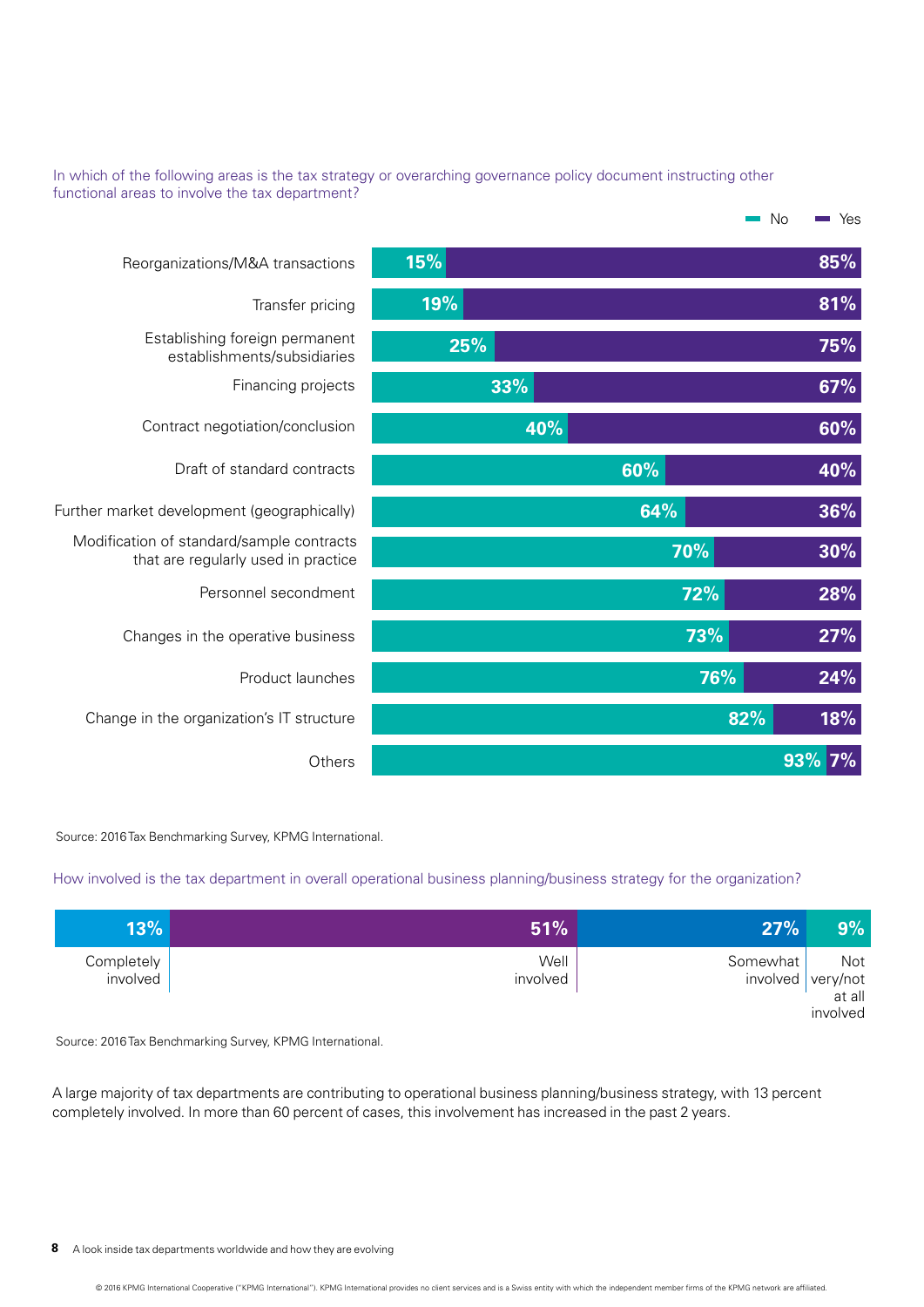- Many companies have recognized and responded to the need to demonstrate strong frameworks for tax governance and risk management.
- Over half of respondents have some form of documented tax strategy. Tax compliance, risk minimization, tax reputation and group tax rate are the most important objectives within the tax strategy's scope.
- Other parts of the business are often instructed but not formally required to involve the tax department in high-profile risk areas. The most common of these areas are reorganizations/M&A transactions, transfer pricing and setting up foreign permanent establishments.
- Nevertheless, half of tax departments are well involved in operational business planning/ business strategy, and this involvement has increased in the past 2 years in the majority of cases.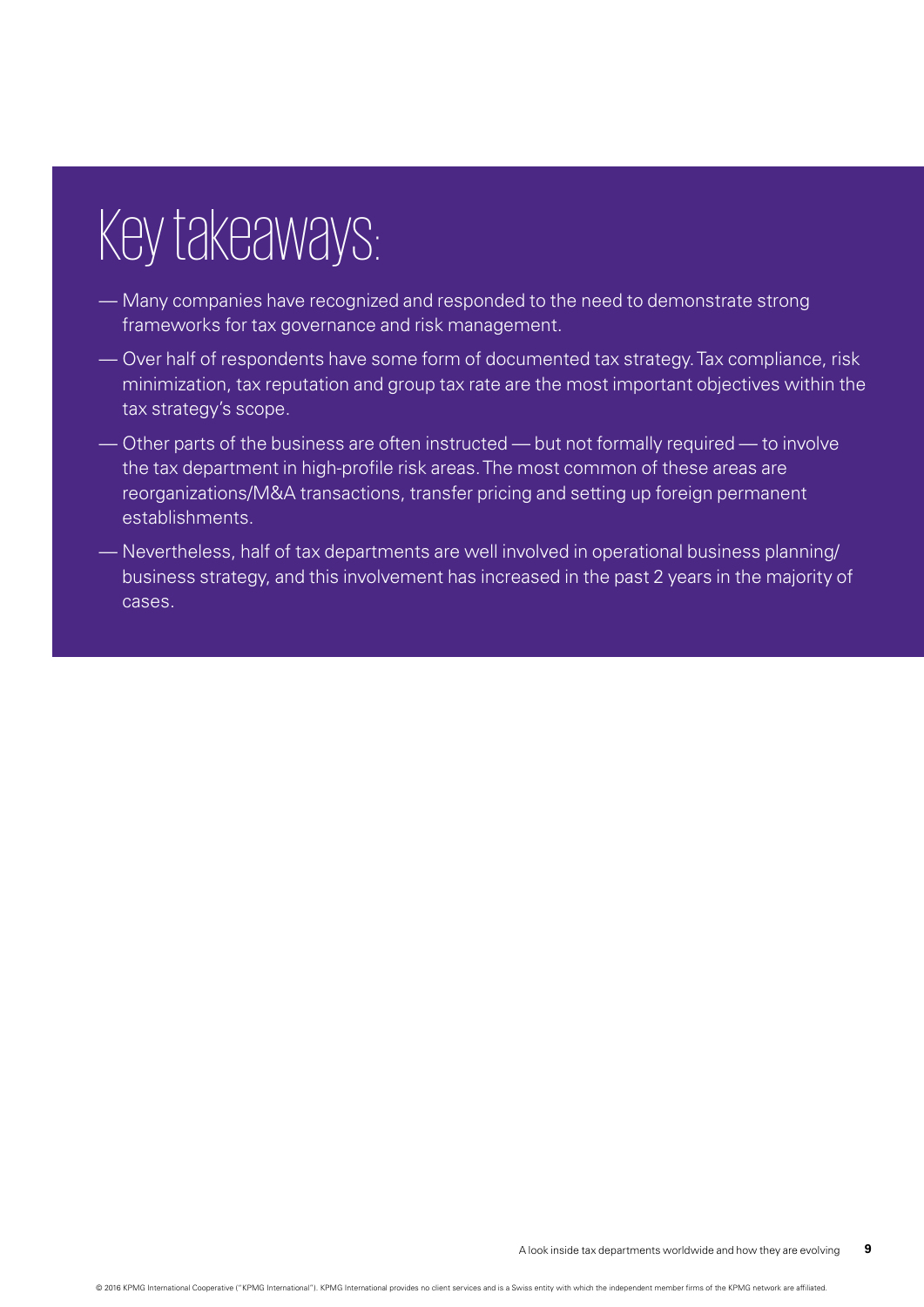## Measuring performance

Measurement drives performance and informs leadership of the tax department's effectiveness. Clear, commonly understood performance measures are important for demonstrating the tax department's worth and quantifying the value it brings. Metrics can also be used to support the case for investment in new technologies and process efficiencies to derive more value from tax processes.

To measure the performance of their tax function, the five most important metrics used by management of respondent companies are:

- 1. appropriate tax risk management (57%)
- 2. accuracy of returns and avoidance of penalties (56%)
- 3. meeting internal or jurisdictional tax deadlines (51%)
- 4. tax risks consistent with corporate risk profile (46%)
- 5. effective tax rate at expected tax rate (41%).

Respondents ranked the following performance metrics criteria in terms of importance for management:

Respondents ranked the following performance metrics





Tax risks are managed appropriately







These responses appear to be in line with respondents' priorities within their tax strategy's scope. Traditional tax department metrics — cash tax savings and management and effective tax rate — were ranked highly by two-thirds of respondents but below the primarily risk- and compliance-oriented metrics that were ranked as the top four. The relatively high rankings for adding value, supporting corporate strategy and business unit satisfaction suggest attention is being paid to how tax functions are interacting with the business and contributing to strategic decision-making.

© 2016 KPMG International Cooperative ("KPMG International"). KPMG International provides no client services and is a Swiss entity with which the independent member firms of the KPMG network are affiliated.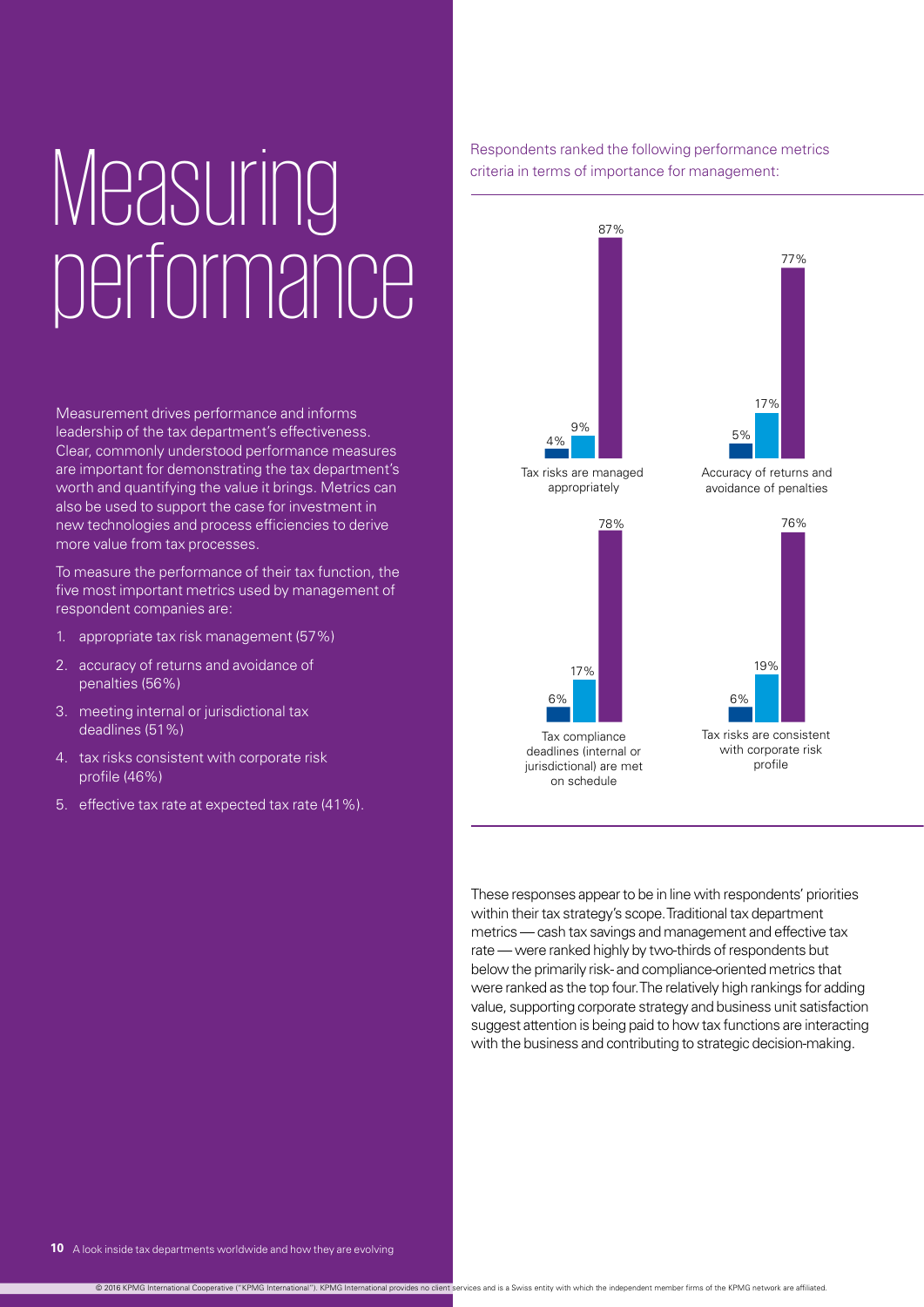

- Clear, commonly understood performance measures are important for demonstrating the tax department's worth and quantifying the value it brings.
- Results suggest risk management and compliance management are considered as the most important measures of tax department performance.
- Attention is also being paid to measuring how tax functions interact with the business and add strategic value.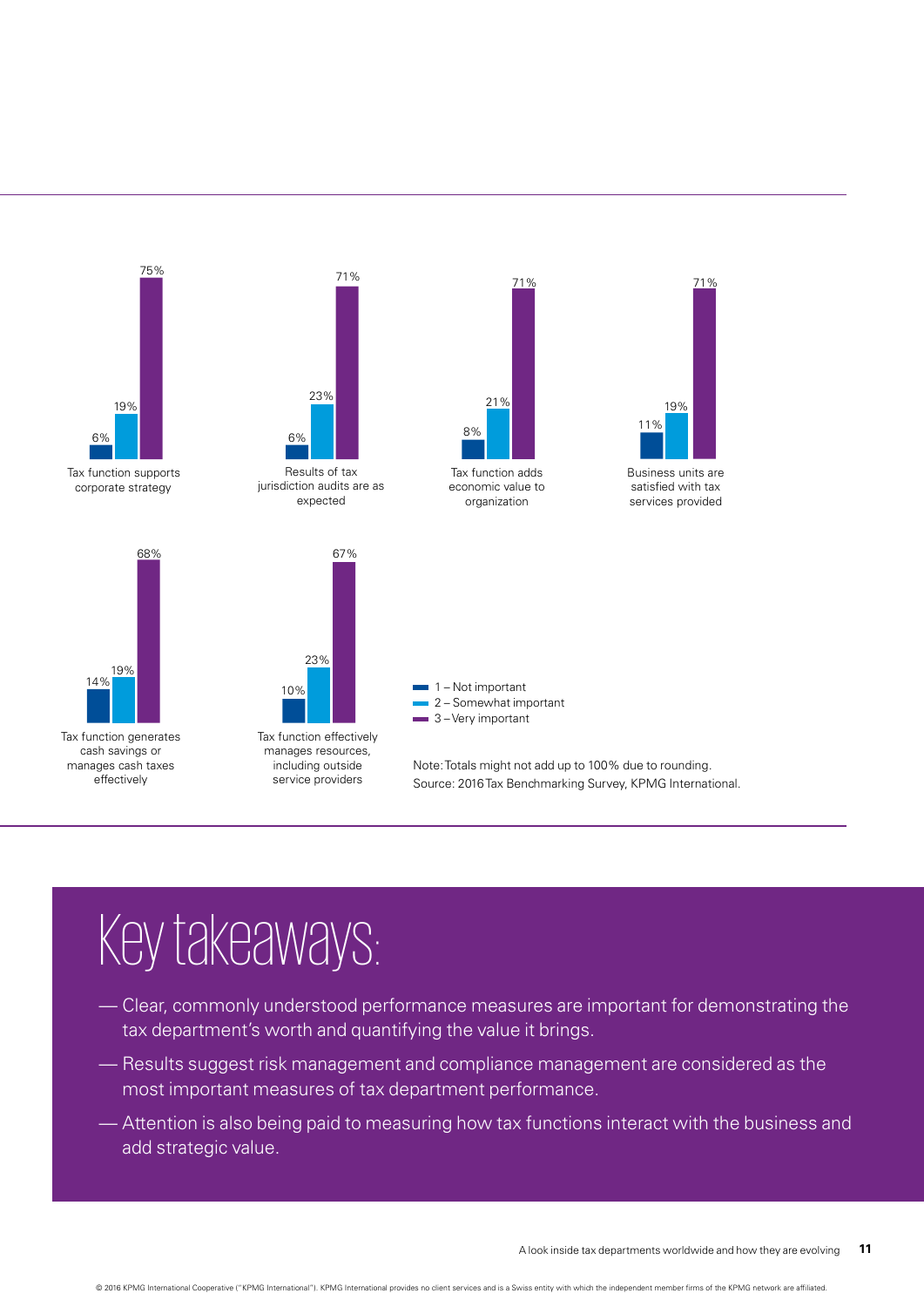## **Tax** departments of the future

At the beginning of this report, we noted that an efficient and effective tax department is structured to ensure accountabilities are clear, that the right mix of dedicated and shared resources are available, and that processes and technologies are leveraged to improve consistency, quality and efficiency. Are today's companies prepared to make the investments in people, processes and technology needed to create tax departments designed to meet the challenges of the future?

Survey results suggest that the trend toward greater centralization and standardization will continue. Increasing the number of tax staff members is tax leaders' top priority for investment, and the number of tax department FTEs is expected to increase in half of respondent companies. With the notable exception of transfer pricing software, however, companies may be missing out on opportunities to drive increased efficiencies by increasing their use of tax-related software.

### **Priorities for improvement**

A strong majority of respondents say the trend concerning organization of tax departments is moving toward greater centralization.

The most important process improvement areas to focus on over the next 5 years:

Consulting with business or operating unit

- 2
	- Process standardization
- 3

4

- Formalizing risk management
- Tightly connecting provision and compliance process
- Paperless environment 5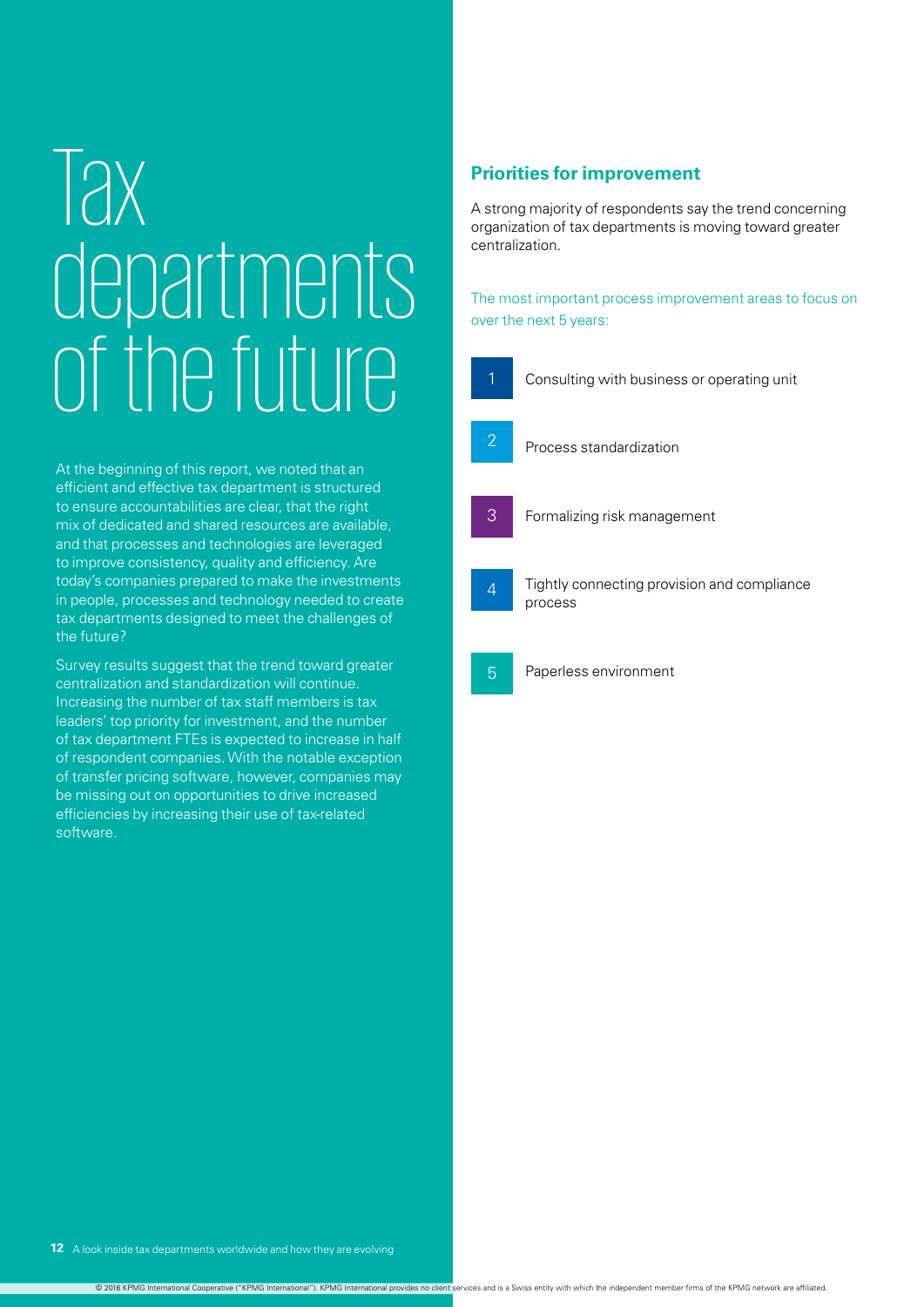### **Staffing and sourcing**

Just over a third of respondents expect tax head counts to remain the same over the next 5 years, while over half of respondents expect their number of FTEs to increase — with almost one in five projecting their head counts will grow by more than 20 percent.

Forty-two percent of respondents expect their use of cosource resources from tax providers to increase moderately over current usage. A higher percentage of respondents plan to increase their use of centers of excellence for key functions such as transfer pricing and transactions and/or finance shared service centers.

A minority of companies similarly expect to increase the use of virtual work environments to source their global tax departments remotely or their use of offshore resources to take advantage of wage arbitrage. Relatively few companies plan to decrease their use of any of these sourcing options.

#### How resource models are expected to change in the next 5 years:



Note: Totals might not add up to 100% due to rounding. Source: 2016 Tax Benchmarking Survey, KPMG International.

### **Tax technology**

Companies may be missing out on opportunities to drive increased efficiencies by increasing their use of tax-related software. Compliance software is currently the most commonly used tax software. Eleven percent of companies that now use it plan to change their current software, while 19 percent of other companies plan to acquire compliance software in the next 5 years.

Off-the-shelf provision systems and document management systems are the next most commonly used software, employed by about one-quarter of respondents. However, there appears to be little enthusiasm to change tools or increase usage among current users. The majority of companies do not currently use tax software for tax audit support, global trade or workflow.

The one type of tax software that is expected to see significantly more use is country-by-country reporting software. Only 11 percent of companies use it now, and only a handful of these companies plan to invest in changing it. However, 39 percent of companies plan to acquire country-by-country reporting software in the next 5 years.

In terms of satisfaction with their companies' enterprise resource planning (ERP) systems in providing necessary tax data, many companies are ambivalent. Only a third is satisfied with their current ERP systems.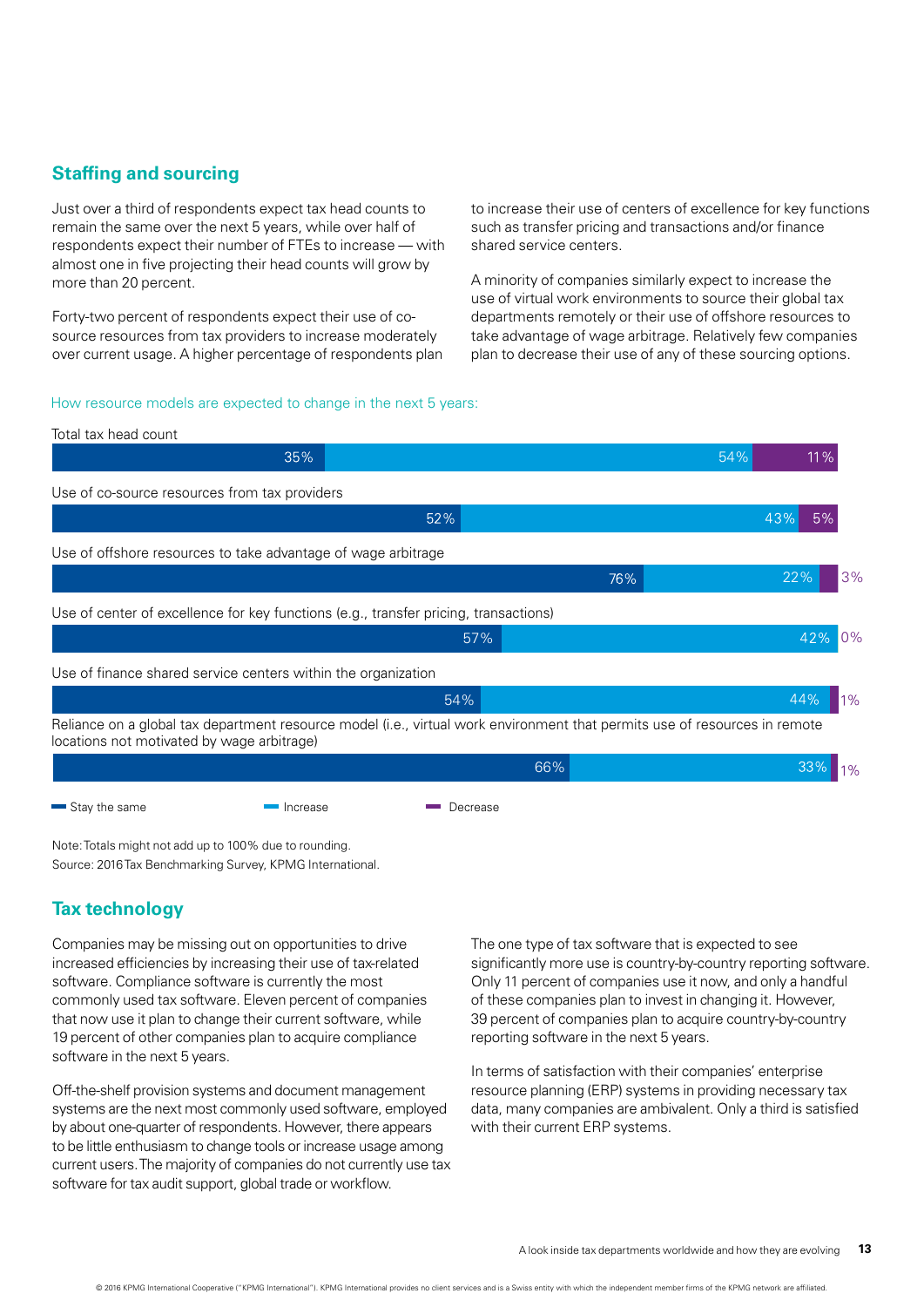In the next 5 years, technology changes to systems that supply tax data are expected to increase in the following areas (in ranked order):

- 1. overall leverage of enterprise finance IT systems for tax purposes
- 2. use of consolidation system data for tax purposes
- 3. understanding of tax data needs by IT resources
- 4. investment in tax-specific technologies
- 5. use of tax data warehouses and tax sensitization of G/L and other accounts (tied results)
- 6. tax sensitization of business forecasting systems.

Tax departments are leveraging technology for their processes to differing degrees, with software for country-by-country reporting, transfer pricing and document management expected to be top investment areas in the next 5 years:



Have invested already Not planning to invest

Note: Totals might not add up to 100% due to rounding. Source: 2016 Tax Benchmarking Survey, KPMG International.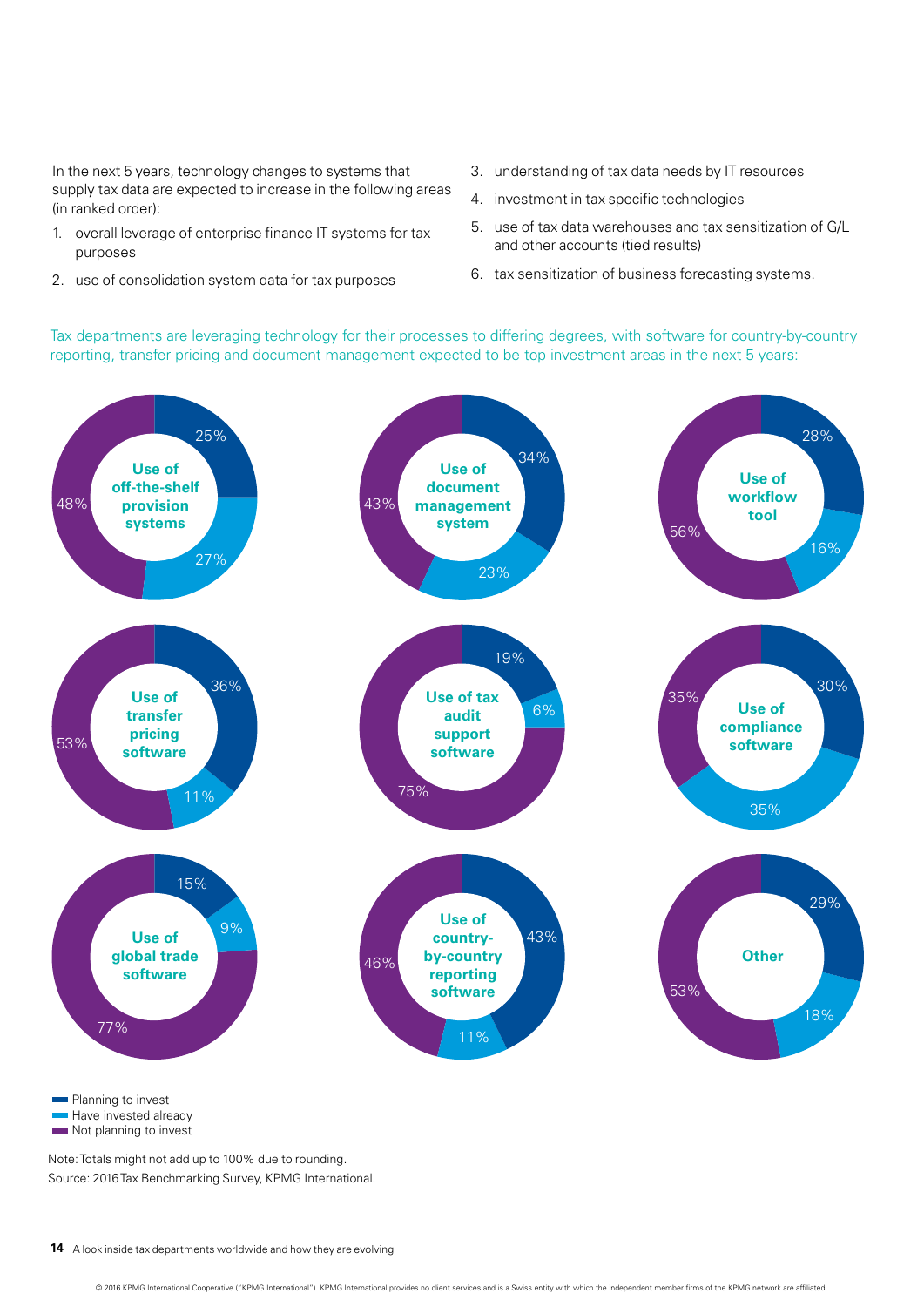**"Tax authorities face the same issues that organizations do in terms of attracting and retaining the right skill sets and finding the right technologies they need to achieve their goals, but they are making real strides by building capacity through technological advancements and sharing of best practices across jurisdictions. The tax policy decisions seen over the past few years — the transparency requirements of the Foreign Account Tax Compliance Act and country-by-country reporting, the information-sharing requirements like Automatic Exchange of Information, and tax reforms around the globe — are largely fueled by what can now be accomplished by technology. Tax leaders need to leverage these capabilities in their own departments not only to keep pace but also to realize value."**

**Tim Gillis,** 

**Global Head of Tax Technology & Innovation, KPMG International**

Over the next 5 years, most organizations expect to make a shift in the way they leverage the systems that supply tax information:



Overall leverage of enterprise finance IT systems for tax purposes



Use of consolidation system data for tax purposes



Understanding of tax data needs by IT resources



Investment in tax-specific technologies





Note: Totals might not add up to 100% due to rounding. Source: 2016 Tax Benchmarking Survey, KPMG International.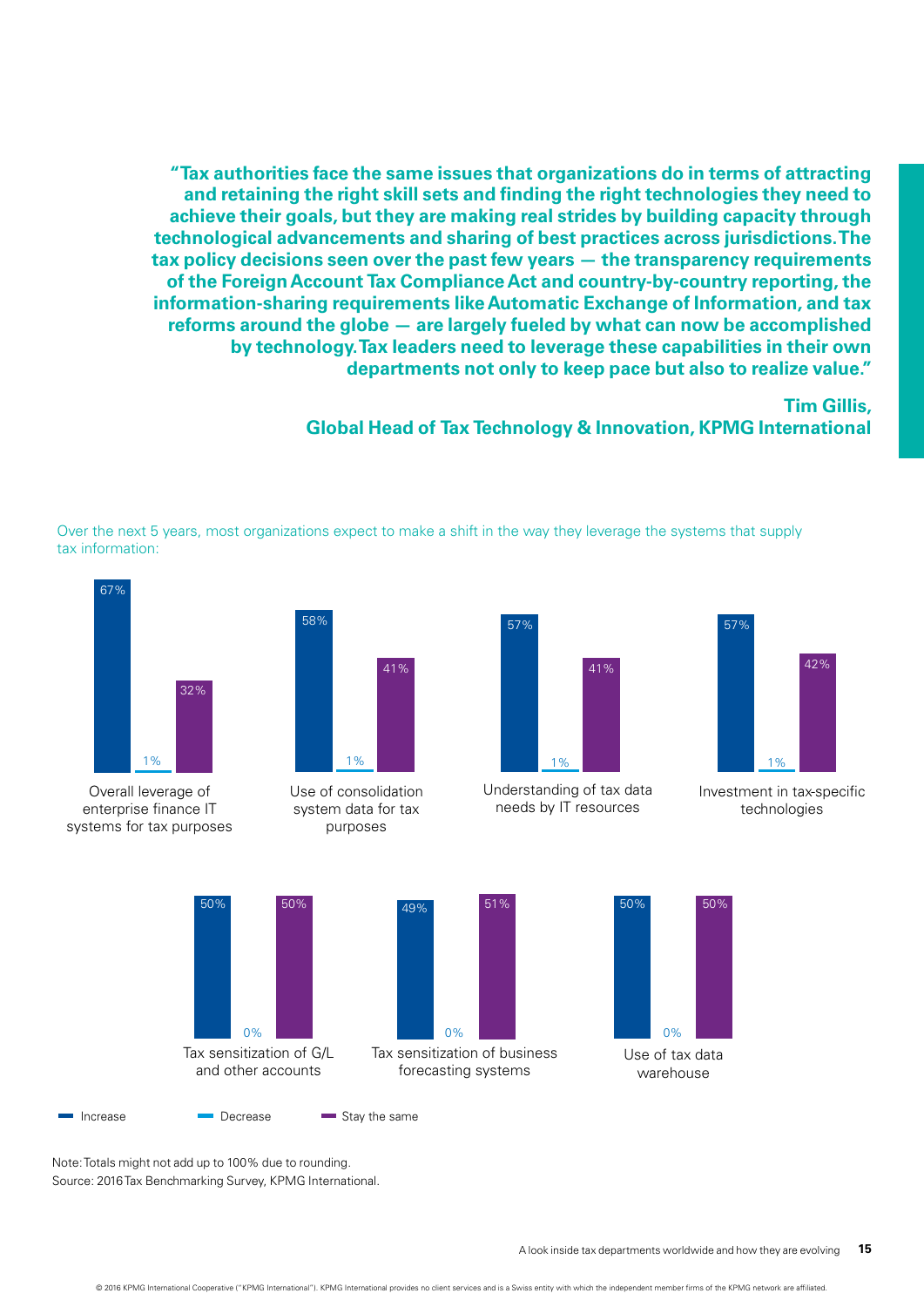If tax leaders were to receive a generous budget increase to invest in one area, the top beneficiaries would be (in ranked order):

- 1. additional personnel
- 2. tax technology
- 3. process optimization.

If you received a generous budget increase to invest in one key area of your tax department, where would you invest?



Source: 2016 Tax Benchmarking Survey, KPMG International.

- The trend toward increasing centralization of tax departments will continue, and process standardization tops the list of tax leaders' priorities for process improvements.
- Over half of respondents expect their number of FTEs to increase with almost one in five projecting their head counts will grow by more than 20 percent.
- Compliance software is currently the most commonly used tax software, and one in five respondent companies that do not use it now intend to acquire it in the next 5 years.
- A significant percentage of respondents plan to invest in country-by-country reporting software in the next 5 years.
- More than a quarter of tax leaders lack confidence in the ability of their companies' systems to provide tax data.
- Tax leaders' top three priorities for new investment are additional personnel, tax technology and process optimization.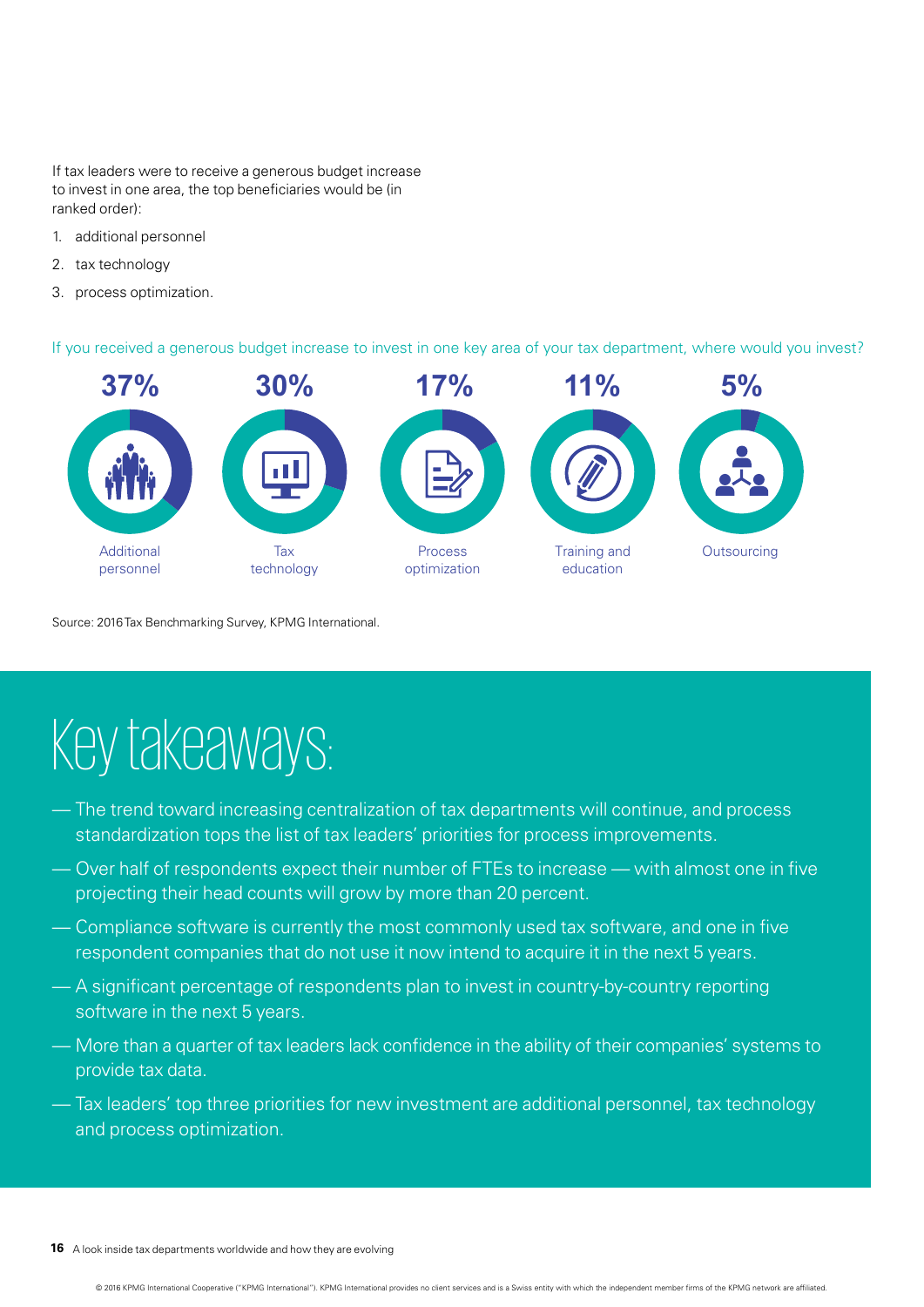## Resources

For further information and resources, please explore the links below or visit kpmg.com/tax. You might also consider attending an upcoming webcast or event designed to address issues of interest to tax leaders. As always, please feel free to contact a KPMG professional to discuss these strategies and tools, or to speak about the tax issues you face today.



**[BEPS Action Plan:](https://home.kpmg.com/xx/en/home/insights/2015/10/oecd-beps-action-plan-taking-the-pulse-series.html)  [Taking the pulse](https://home.kpmg.com/xx/en/home/insights/2015/10/oecd-beps-action-plan-taking-the-pulse-series.html)  [publication series](https://home.kpmg.com/xx/en/home/insights/2015/10/oecd-beps-action-plan-taking-the-pulse-series.html)**



**[Global Tax](http://kpmg.com/taxtechnology)  Technology** 



**[Global Tax App](https://home.kpmg.com/xx/en/home/insights/2015/03/kpmg-global-tax-app.html)**





### **[Chief Tax Officer](https://home.kpmg.com/xx/en/home/insights/2015/07/chief-tax-officer-outlook.html)  [Outlook](https://home.kpmg.com/xx/en/home/insights/2015/07/chief-tax-officer-outlook.html)**

Tax Rates Online